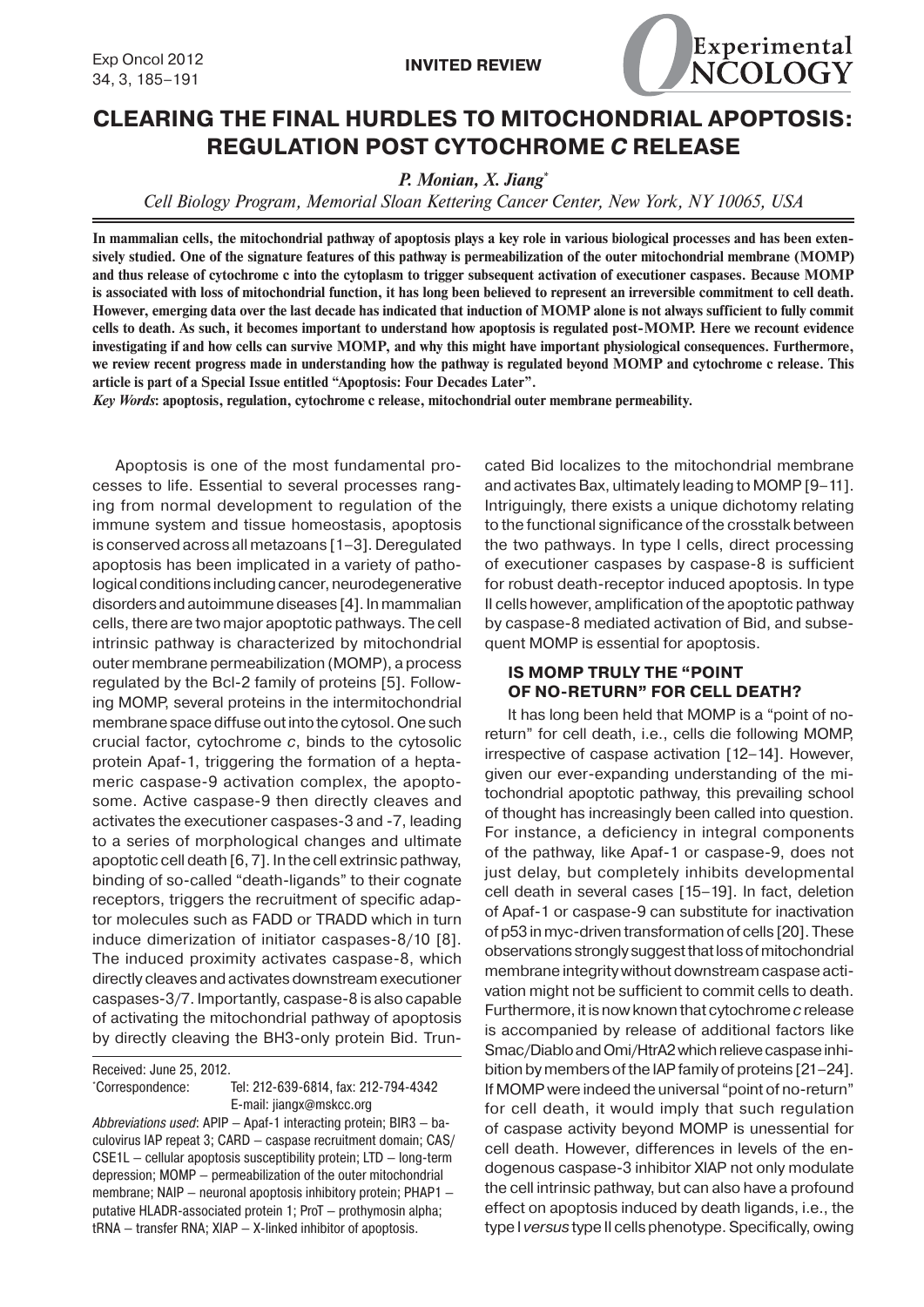agents for cancer therapy (see reviews by Almagro & Vucic [26], and Weyhenmeyer et al. [27] in this issue). Coupling such agents to traditional genotoxic regiments that induce caspase activation will likely maximize their therapeutic potential.

How might cells survive an insult to the mitochondrial membrane? It has been suggested that enhanced expression of GAPDH could mediate clonogenic survival following MOMP, provided caspase activation was inhibited [28]. Although the mechanism for this remains unclear, the data suggest GAPDH could mediate its effects by enhancing glycolysis and autophagy. Additionally, recent work has shown that such a cellular recovery following MOMP is dependent on the ability of the cell to repopulate its mitochondrial network through division of the few intact mitochondria that are able to maintain membrane integrity [29]. What intrinsic properties of individual mitochondria within the same cell cause them to be differentially affected by the same apoptotic stimulus remains an unanswered question. It is tempting to speculate that conditions such as individual mitochondrial localization relative to other cellular organelles, expression of antiapoptotic Bcl-2 family members, and lipid composition of the membrane could be responsible for this effect.

## **WHY IS POST-MOMP REGULATION OF APOPTOSIS IMPORTANT?**

Upon first glance, it seems counter-intuitive that a cell would commit precious resources to regulating apoptosis after the integrity of the mitochondrial membrane has been compromised. However, the additional nodes of regulation indeed have important physiological consequences. One obvious benefit to having additional regulation of apoptosis beyond MOMP is to ensure that a certain threshold of cytochrome *c*-mediated caspase activation needs to be achieved prior to a complete commitment to cell death. Such a safeguard against "accidental MOMP" is particularly relevant in the instance of post-mitotic cells, especially ones with poor regenerative potential. Indeed, longlived cells such as cardiomyocytes and sympathetic neurons are particularly resistant to apoptosis induced by cytochrome *c* microinjection, likely due to markedly low Apaf-1 levels [30–32]. In both cell types, XIAP plays an important role in maintaining a high threshold of cytochrome *c* release needed to activate apoptosis. Such an intricate regulation of apoptosis beyond MOMP protects the longevity of these cells.

Caspases have been reported to have non-apoptotic functions as well. For instance, caspase-3 plays an essential role in the terminal differentiation of various cell types including myoblasts, lens cells, epidermal keratinocytes, and neural stem cells [33–37]. Cytochrome *c*-mediated caspase-3 activation also plays a significant role in long-term depression (LTD) in hippocampal neurons, a process essential for normal brain development and function [38]. Consequently, this process can be blocked by over-expression of Bcl-xL or XIAP, and caspase-3 knockout mice are deficient in their ability to undergo receptor-dependent LTD. Interestingly, both lens cell development and NMDA receptor-stimulated LTD are accompanied by detectable levels of cytochrome *c* release and caspase-3 activity which is significantly lower than that associated with apoptosis [39]. Rather than inducing cell death, the primary function of the mitochondrial pathway in these scenarios is to mediate such essential processes, through caspase-3 dependent cleavage of specific substrates. It is likely that concomitant regulation of caspase activity by pro-survival molecules like IAPs, survivin, Bcl-2, etc is required for these and other non-apoptotic functions of caspase-3 including regulation of B cell proliferation, dendritic cell maturation, forebrain development, etc. [40–42]. Thus, the ability to survive MOMP has functional relevance in proliferating cells as well.

Finally, post-MOMP regulation of apoptosis may have important implications in oncogenesis. Presumably, inhibiting caspase activity downstream of MOMP would confer upon cells the ability to survive apoptosis induced by various forms of chemotherapy, and thus impart significant oncogenic potential. Indeed, tumors often evolve mechanisms to inhibit caspase activity, most notably through upregulation of XIAP and survivin, or repression of Apaf-1 [43–45]. It is likely that many of the other proteins involved in post-MOMP regulation of apoptosis could also impact tumorigenesis in a similar manner. Thus, understanding how apoptosis is regulated beyond MOMP is important and will be discussed here.

## **REGULATION OF APOPTOSOME FORMATION**

Under normal conditions, Apaf-1 is present in the cytosol in a monomeric, auto-inhibitory state. Binding of cytochrome *c* to Apaf-1 is the first step towards relieving this repression and triggering the formation of the apoptosome [46, 47]. Transfer RNA (tRNA) and intracellular K<sup>+</sup> are thought to inhibit this interaction by directly binding cytochrome *c* at physiological concentrations [48–50]. Additionally, independent studies have identified several proteins that regulate apoptosome formation through diverse mechanisms. For instance, Aven directly binds Apaf-1 and inhibits its oligomerization [51]. APIP (Apaf-1 interacting protein) competes with caspase-9 for Apaf-1 binding [52]. Although the exact mechanism remains unclear, the oncoprotein prothymosin alpha (ProT) potently inhibits Apaf-1 oligomerization [53]. The redox state of cytochrome *c* also influences caspase activation *in vitro*; oxidized cytochrome *c* stimulates, while re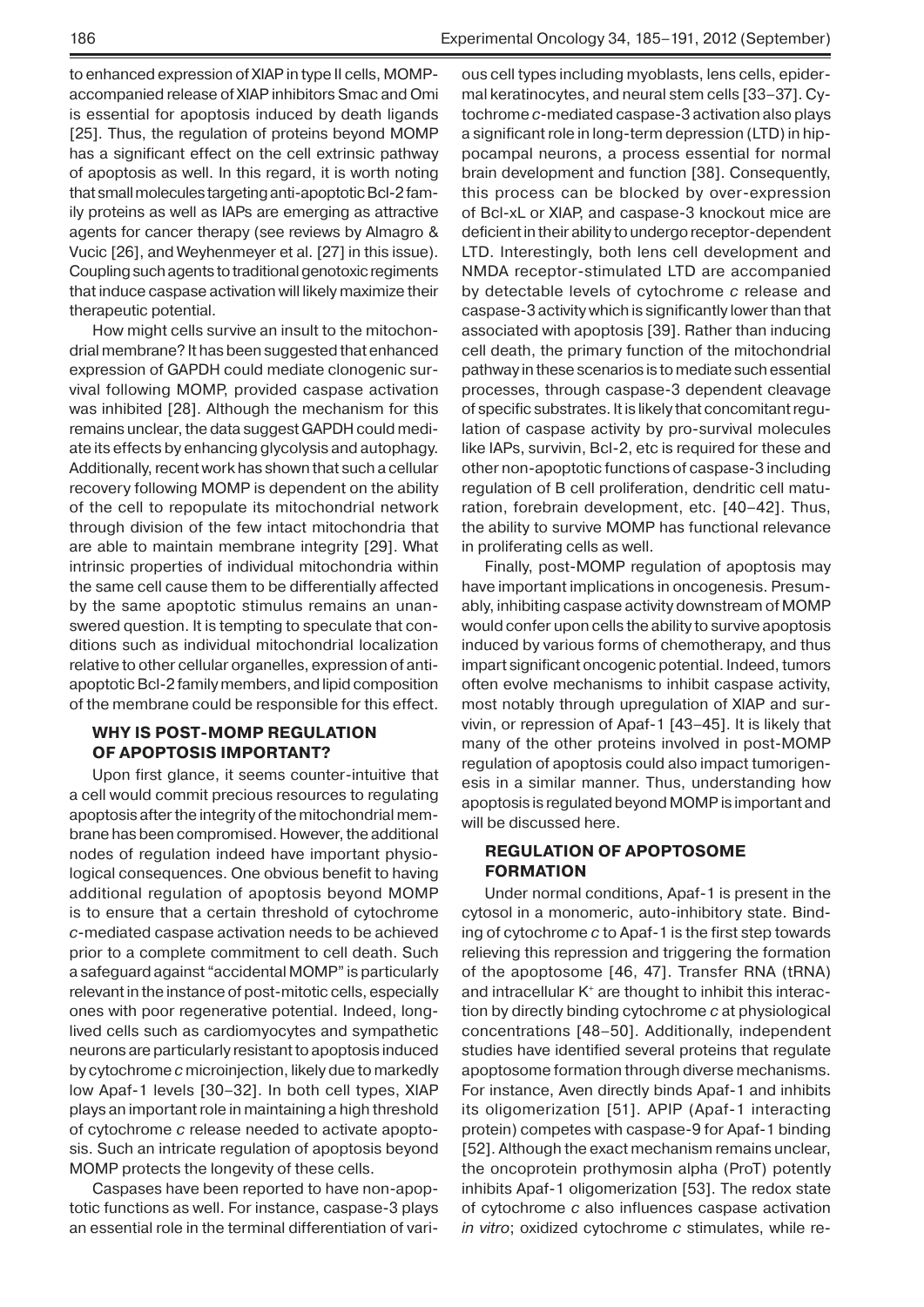duced cytochrome *c* inhibits caspase activation [54, 55]. However, the exact mechanism underlying the modulation of the pro-apoptotic potential of cytochrome *c* in this manner remains unclear, and it should be noted that independent experiments have found reduced cytochrome *c* to be proficient at caspase activation as well [56].

Following cytochrome *c* binding, Apaf-1 undergoes a conformational change accompanied by nucleotide exchange, driving formation of the apoptosome [57]. Although Apaf-1 contains a bound nucleotide in its monomeric state, following cytochrome *c* binding, exchange of the bound nucleotide is a required step in the path to apoptosome formation. Based on *in vitro* studies, the absence of nucleotide exchange results in the formation of irreversible Apaf-1 aggregates, thus blocking downstream caspase activation [58]. This process of nucleotide exchange can be enhanced by a combination of three proteins: putative HLADR-associated protein 1 (PHAP1), Hsp70 and the cellular apoptosis susceptibility protein (CAS/ CSE1L), thus driving apoptosome formation and subsequent cell death [59]. Consistently, PHAP1 has previously been characterized as a tumor suppressor in several different tumorigenesis models [60–63]. Furthermore, mutational analysis has demonstrated that the apoptotic activity of PHAP1 is required for its tumor-suppressive function [64]. Similarly, knockdown of CAS has been shown to inhibit cell death induced by a variety of apoptotic stimuli [59, 65–68]. Intriguingly, CAS has also been reported to have an essential function in mitosis and deletion of CAS in mice leads to embryonic lethality [69, 70]. Consistently, CAS expression is upregulated in highly proliferating tissue as well as several cancer cell lines. Furthermore, amplification and/or overexpression of CAS have been observed in several human tumors including melanoma, glioblastoma, ovarian, endometrial, liver, breast, prostate, and colon cancers among others [71–77]. These observations imply both putative tumor-suppressive and oncogenic roles for CAS, suggesting that perhaps CAS could have a janus-like function: playing an essential role in cell proliferation on one hand, and promoting apoptosis on the other.

Counteracting the effect of PHAP1, Hsp70 and CAS, intracellular levels of calcium inhibit apoptosome formation by binding and locking Apaf-1 in a "closed" conformation that is resistant to nucleotide exchange [78]. Nitric oxide is also thought to hinder Apaf-1 oligomerization, although the exact mechanism of inhibition remains unclear [79].

#### **REGULATION OF CASPASE-9 ACTIVATION**

Following nucleotide exchange and the accompanying conformational changes, the N-terminal caspase recruitment domain (CARD) on Apaf-1 is exposed allowing for a homotypic interaction with procaspase-9, which also contains a CARD domain. This induced proximity triggers dimerization and subsequent activation of caspase-9, which then

directly activates caspase-3 [80–82]. Interestingly, apoptosome mediated activation of caspase-9 leads to robust auto-processing, which serves to decrease caspase-9 affinity for the apoptosome as well as its catalytic activity [83]. It can be argued that this "molecular timer" model of caspase-9 activation serves as another node of apoptotoic regulation following MOMP: intracellular concentrations of caspase-9, rate of procaspase-9 auto-processing, and rate of cleaved caspase-9 dissociation from the apoptosome together help set the pace of caspase-3 activation, and subsequent cell death. Genome-wide analysis in *D. melanogaster* revealed that procaspase 9 levels are subject to regulation by Tango 7 (human orthologue PCID1). Consistently, knockdown of PCID1 leads to decreased expression of procaspase-9, and is sufficient to inhibit cell death [84]. It is also worth noting that PCID1 is commonly repressed in pancreatic cancer [85]. Several CARD domain-containing proteins also impact the apoptosome-caspase 9: TUNCAN binds caspase-9 and inhibits its recruitment to apoptosome, while HCA66 and NAC/DEFCAP counteract this effect by binding Apaf-1 and enhance the amount of caspase-9 recruited or retained in the apoptosome [86–89]. It is likely that the cumulative effects of such protein-protein interactions determine the potency of caspase-9 activation.

The master suppressor of apoptosis, X-linked inhibitor of apoptosis (XIAP) also potently regulates caspase-9 activation. Following recruitment to the apoptosome and auto-processing, a N-terminal four amino acid neo-epitope becomes exposed on the small subunit of caspase-9. Structural and biochemical analysis have revealed that the baculovirus IAP repeat 3 (BIR3) domain of XIAP binds to this tetrapeptide sequence and prevents caspase-9 dimerization [90, 91]. Thus, XIAP sequesters processed caspase-9 in an inactive monomeric state, putting the breaks on cell death. Following apoptotic insult, the mitochondrial protein Smac is released into the cytosol where it relieves this impediment by competing for binding the BIR3 domain of XIAP, thus permitting caspase-9 dimerization [90, 92]. Omi/HtrA2 is another protein released from the mitochondria of apoptotic cells and following processing, binds and inhibits the XIAP-caspase interaction through a similar mechanism [23, 24, 93–95]. It should be noted that Omi additionally possesses a serine-protease activity that also contributes to its pro-apoptotic function.

Finally, caspase-9 activation is subject to regulation by multitude of protein kinases. Phosphorylation at Thr125 by Akt, CDK1-cyclin B1, ERK1/2, and DYRK1A inhibits the cleavage, and subsequent activation of procaspase 9 [96–100]. Although the exact mechanism underlying this inhibitory phosphorylation remains unresolved, it is clear that it has important physiological implications. For instance, mitotic arrest caused by chemotherapeutic agents like taxol, induces apoptosis in a caspase-9 dependent manner, which can be accelerated by a phospho-deficient mutation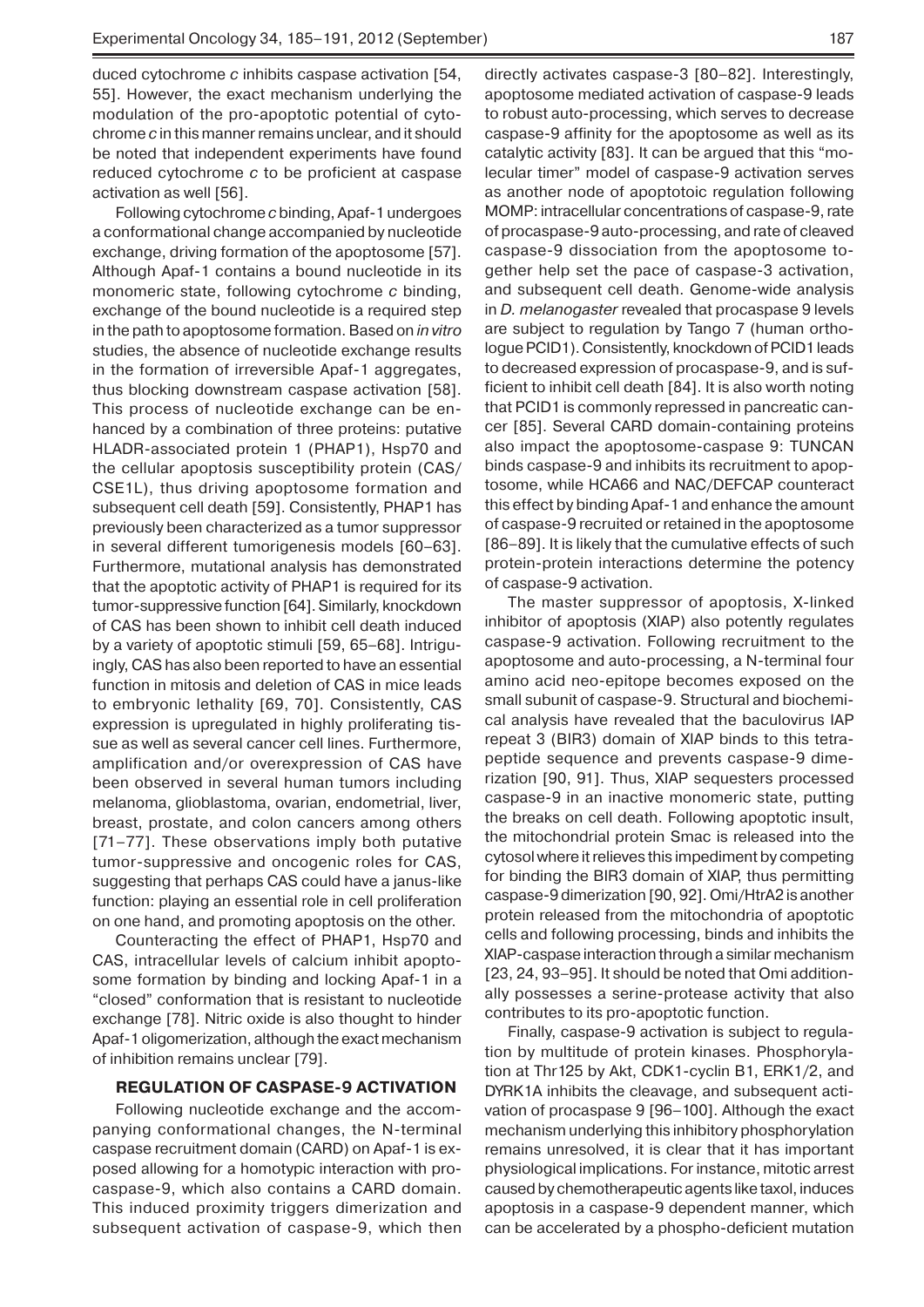at Thr125 [97]. Phosphorylation at the same residue by DYRK1A has been shown to play an important role in development of retinal cells in mice [101]. Given the importance of these kinases in other signaling pathways such as response to growth factors, cellular stresses, development, and cell cycle progression, such a node of regulation serves to intimately couple apoptosis to these diverse cellular processes. Other documented inhibitory kinases for caspase 9 include PKCz (Ser144), PKA (Ser99, Ser183, and Ser195) and CK2 (Ser348) [102–104]. Although some of these phosphorylation sites are dispensable, it is likely that they play significant regulatory roles in response to specific apoptotic stimuli. Caspase-9 processing can also be stimulated by phoshphorylation at Tyr153 by c-Abl, especially in response to genotoxic stress [105].

## **REGULATION OF CASPASE-3/7 ACTIVITY**

The final cog in the wheel of mitochondriamediated apoptosis is activation of the executioner caspase-3/7. In contrast to apical caspases, executioner caspases are present as inactive dimers under basal conditions, and require cleavage of the catalytic domain for activation [106, 107]. In the case of the intrinsic pathway, this need for cleavage is satisfied by activated caspase-9.

XIAP exerts its anti-apoptotic effect on executioner caspases as well, albeit through mechanisms different from its inhibition of caspase-9. Crystal structures have revealed that a "linker" region immediately Nterminal to the BIR2 domain of XIAP interacts with the substrate-binding grove of caspase-3/7, occluding binding of substrates [108–111]. The BIR2 domain itself is thought to play an auxiliary role in caspase inhibition, through contact with the small subunit of the activated caspase, which stabilizes interaction of the "linker" region with the catalytic site [111, 112]. As with caspase-9, Smac can relieve XIAP-inhibition of caspase-3, but through a different mechanism. While Smac competes with caspase-9 for the same binding site on XIAP, i.e. the BIR3 domain, the Smac-BIR3 interaction alone is insufficient to relieve inhibition of caspase-3 by XIAP. Rather, one of the N-termini of Smac protein (which is a homodimer) first binds to the BIR3 domain of XIAP (sufficient to relief inhibition of caspase-9); this interaction then anchors a subsequent interaction of the second N-terminus of Smac with the BIR2 domain of XIAP. This latter interaction is responsible for disrupting inhibition of caspase-3 by the "linker" region of XIAP [113]. XIAP also possess a RING finger domain though which it can ubiquitinate and target caspase-3/7 for proteasomal degradation [114]. However, the contribution of this E3 ligase activity of XIAP to its pro-apoptotic function remains unclear. Another member of the IAP family, neuronal apoptosis inhibitory protein (NAIP) plays an important regulatory role in neuronal apoptosis by directly inhibiting caspase-3/7 activation through its BIR2 and BIR3 domains [115–117].

### **CONCLUDING REMARKS**

The long held view that MOMP is the final barrier to cell death has evolved quickly over the last decade. While, MOMP is still likely to be the point of no-return in the majority of scenarios, it is important to realize that this is not universally true and the exceptional cases have significant physiological consequences. We have discussed known details of how the mitochondrial pathway of apoptosis is regulated beyond cytochrome *c* release (summarized in the Figure), and despite the vast increase in our knowledge on this subject, several unanswered questions remain. For instance, experiments suggest that different nodes of regulation are largely cell-type and stimuli specific. How does the nature of the apoptotic insult determine which nodes of regulation play critical roles in determining cell fate? Furthermore, how do factors like GAPDH and possibly others stimulate recovery of mitochondrial integrity following MOMP and inhibition of caspase activation? Can the ability to survive MOMP be sufficient to impart oncogenic potential to a single cell? Answering these questions and others will help further our understanding of this critical pathway. Furthermore, this knowledge will serve to improve the design of small-molecule compounds that inhibit and/or accelerate apoptosis, and such drugs could ultimately have broad impacts across the treatment of various pathological conditions including cancer, infectious diseases, and autoimmune disorders.



**Figure.** Post-MOMP regulation of apoptosis. Following release from the mitochondria, cytochrome *c* binds Apaf-1 and triggers the formation of a heptameric wheel-like complex, the apoptosome, which recruits and activates caspase-9. Proteins like Aven, physiological levels of nucleotides like tRNA and ATP, as well as intracellular K<sup>+</sup> can all inhibit this process by directly inhibiting the interaction between Apaf-1 and cytochrome *c*. Formation of the apoptosome also requires nucleotide exchange on Apaf-1, a process stimulated by a combination of three proteins: PHAP1, Hsp70, and CAS, and inhibited by intracellular Ca<sup>2+</sup>. Recruitment of procaspase-9 to the apoptosome is antagonized by APIP and TUNCAN, and stimulated by HCA66 and NAC/DEFCAP. Furthermore, downregulation of PCID1 causes concomitant decrease in procaspase-9 levels. Direct phosphorylation at Thr125 by Akt, CDK-cyclin B1, ERK1/2, and DYRK1A inhibits caspase-9 activity through unclear mechanisms. Conversely, phosphorylation at Tyr153 stimulates activiation. XIAP mediated inhibition of caspase-9 and caspase-3 activity occurs through distinct mechanisms, and in both cases, this repression is relieved by SMAC/DIABLO and Omi/HtrA2, which are also released from the mitochondria following MOMP. See text for more details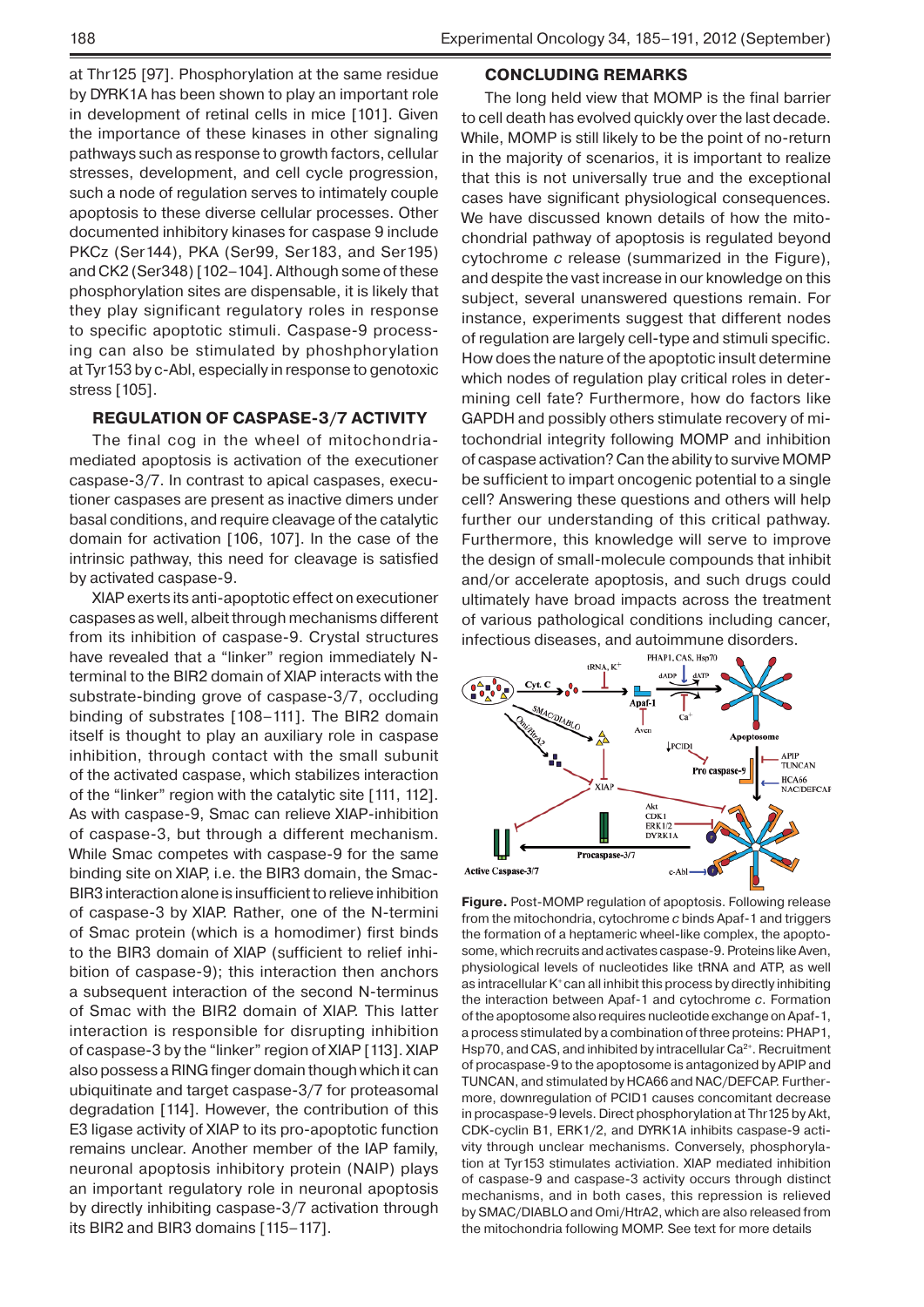#### **REFERENCES**

**1.** Vaux DL, Korsmeyer SJ. Cell death in development. Cell 1999; **96**: 245–54.

**2.** Rathmell J, Thompson C. Pathways of apoptosis in lymphocyte development, homeostasis, and disease. Cell 2002; **109** (Suppl): S97–107.

**3.** Danial NN, Korsmeyer SJ. Cell death: critical control points. Cell 2004; **116**: 205–19.

**4.** Thompson C. Apoptosis in the pathogenesis and treatment of disease. Science 1995; **267**: 1456–62.

**5.** Youle RJ, Strasser A. The BCL-2 protein family: opposing activities that mediate cell death. Nat Rev Mol Cell Biol 2008; **9**: 47–59.

**6.** Srinivasula SM, Ahmad M, Fernandes-Alnemri T, *et al.*  Autoactivation of procaspase-9 by Apaf-1-mediated oligomerization. Mol Cell 1998; **1**: 949–57.

**7.** Li P, Nijhawan D, Budihardjo I, *et al.* Cytochrome *c* and dATP-dependent formation of Apaf-1/caspase-9 complex initiates an apoptotic protease cascade. Cell 1997; **91**: 479–89.

**8.** Ashkenazi A, Dixit VM. Death receptors: signaling and modulation. Science 1998; **281**: 1305–8.

**9.** Li H, Zhu H, Xu CJ, *et al.* Cleavage of BID by caspase 8 mediates the mitochondrial damage in the Fas pathway of apoptosis. Cell 1998; **94**: 491–501.

**10.** Luo X, Budihardjo I, Zou H, *et al.* Bid, a Bcl2 interacting protein, mediates cytochrome *c* release from mitochondria in response to activation of cell surface death receptors. Cell 1998; **94**: 481–90.

**11.** Lovell JF, Billen LP, Bindner S, *et al.* Membrane binding by tBid initiates an ordered series of events culminating in membrane permeabilization by Bax. Cell 2008; **135**: 1074–84.

**12.** McCarthy N, Whyte M, Gilbert C, *et al.* Inhibition of Ced-3/ICE-related proteases does not prevent cell death induced by oncogenes, DNA damage, or the Bcl-2 homologue Bak. J Cell Biol 1997; **136**: 215–27.

**13.** Haraguchi M, Torii S, Matsuzawa S, *et al.* Apoptotic protease activating factor 1 (Apaf-1)-independent cell death suppression by Bcl-2. J Exp Med 2000; **191**: 1709–20.

**14.** Ekert PG, Read SH, Silke J, *et al.* Apaf-1 and caspase-9 accelerate apoptosis, but do not determine whether factor-deprived or drug-treated cells die. J Cell Biol 2004; **165**: 835–42.

**15.** Hakem R, Hakem A, Duncan GS, *et al.* Differential requirement for caspase 9 in apoptotic pathways *in vivo*. Cell 1998; **94**: 339–52.

**16.** Kuida K, Haydar TF, Kuan CY, *et al.* Reduced apoptosis and cytochrome *c*-mediated caspase activation in mice lacking caspase 9. Cell 1998; **94**: 325–37.

**17.** Yoshida H, Kong YY, Yoshida R, *et al.* Apaf1 is required for mitochondrial pathways of apoptosis and brain development. Cell 1998; **94**: 739–50.

**18.** Cecconi F, Alvarez-Bolado G, Meyer BI, *et al.* Apaf1 (CED-4 homolog) regulates programmed cell death in mammalian development. Cell 1998; **94**: 727–37.

**19.** Jia L, Srinivasula SM, Liu FT, *et al.* Apaf-1 protein deficiency confers resistance to cytochrome *c*-dependent apoptosis in human leukemic cells. Blood 2001; **98**: 414–21.

**20.** Soengas MS, Alarcуn RM, Yoshida H, *et al.* Apaf-1 and caspase-9 in p53-dependent apoptosis and tumor inhibition. Science 1999; **284**: 156–9.

**21.** Du C, Fang M, Li Y, *et al.* Smac, a mitochondrial protein that promotes cytochrome *c*-dependent caspase activation by eliminating IAP inhibition. Cell 2000; **102**: 33–42.

**22.** Verhagen AM, Ekert PG, Pakusch M, *et al.* Identification of DIABLO, a mammalian protein that promotes

apoptosis by binding to and antagonizing IAP proteins. Cell 2000; **102**: 43–53.

**23.** Suzuki Y, Imai Y, Nakayama H, *et al.* A serine protease, HtrA2, is released from the mitochondria and interacts with XIAP, inducing cell death. Mol Cell 2001; **8**: 613–21.

**24.** Martins LM, Iaccarino I, Tenev T, *et al.* The serine protease Omi/HtrA2 regulates apoptosis by binding XIAP through a reaper-like motif. J Biol Chem 2002; **277**: 439–44.

**25.** Jost PJ, Grabow S, Gray D, *et al.* XIAP discriminates between type I and type II FAS-induced apoptosis. Nature 2009; **460**: 1035–9.

**26.** de Almagro MC, Vucic D. The inhibitor of apoptosis (IAP) proteins are critical regulators of signaling pathways and targets for anti-cancer therapy. Exp Oncol 2012; **34**: 200–11.

**27.** Weyhenmeyer B, Murphy BC, Prehn JHM, Murphy BM. Targeting the anti-apoptotic Bcl-2 family members for the treatment of cancer. Exp Oncol 2012; **34**: 192–9.

**28.** Colell A, Ricci J-E, Tait S, *et al.* GAPDH and autophagy preserve survival after apoptotic cytochrome *c* release in the absence of caspase activation. Cell 2007; **129**: 983–97.

**29.** Tait SWG, Parsons MJ, Llambi F, *et al.* Resistance to caspase-independent cell death requires persistence of intact mitochondria. Dev Cell 2010; **18**: 802–13.

**30.** Deshmukh M, Johnson EM. Evidence of a novel event during neuronal death: development of competence-todie in response to cytoplasmic cytochrome *c*. Neuron 1998; **21**: 695–705.

**31.** Neame SJ, Rubin LL, Philpott KL. Blocking cytochrome *c* activity within intact neurons inhibits apoptosis. J Cell Biol 1998; **142**: 1583–93.

**32.** Potts MB, Vaughn AE, McDonough H, *et al.* Reduced Apaf-1 levels in cardiomyocytes engage strict regulation of apoptosis by endogenous XIAP. J Cell Biol 2005; **171**: 925–30.

**33.** Fernando P, Kelly JF, Balazsi K, *et al.* Caspase 3 activity is required for skeletal muscle differentiation. Proc Natl Acad Sci USA 2002; **99**: 11025–30.

**34.** Murray TVA, McMahon JM, Howley BA, *et al.* A nonapoptotic role for caspase-9 in muscle differentiation. J Cell Sci 2008; **121**: 3786–93.

**35.** Wride MA, Parker E, Sanders EJ. Members of the bcl-2 and caspase families regulate nuclear degeneration during chick lens fibre differentiation. Dev Biol 1999; **213**: 142–56.

**36.** Weil M, Raff MC, Braga VM. Caspase activation in the terminal differentiation of human epidermal keratinocytes. Curr Biol 1999; **9**: 361–4.

**37.** Fernando P, Brunette S, Megeney LA. Neural stem cell differentiation is dependent upon endogenous caspase 3 activity. FASEB J 2005; **19**: 1671–3.

**38.** Li Z, Jo J, Jia JM, *et al.* Caspase-3 activation via mitochondria is required for long-term depression and AMPA receptor internalization. Cell 2010; **141**: 859–71.

**39.** Weber GF, Menko AS. The canonical intrinsic mitochondrial death pathway has a non-apoptotic role in signaling lens cell differentiation. J Biol Chem 2005; **280**: 22135–45.

**40.** Woo M, Hakem R, Furlonger C, et al. Caspase-3 regulates cell cycle in B cells: a consequence of substrate specificity. Nat Immunol 2003; **4**: 1016–22.

**41.** Santambrogio L, Potolicchio I, Fessler SP, *et al.* Involvement of caspase-cleaved and intact adaptor protein 1 complex in endosomal remodeling in maturing dendritic cells. Nat Immunol 2005; **6**: 1020–8.

**42.** Yan XX, Najbauer J, Woo CC, *et al.* Expression of active caspase-3 in mitotic and postmitotic cells of the rat forebrain. J Comp Neurol 2001; **433**: 4–22.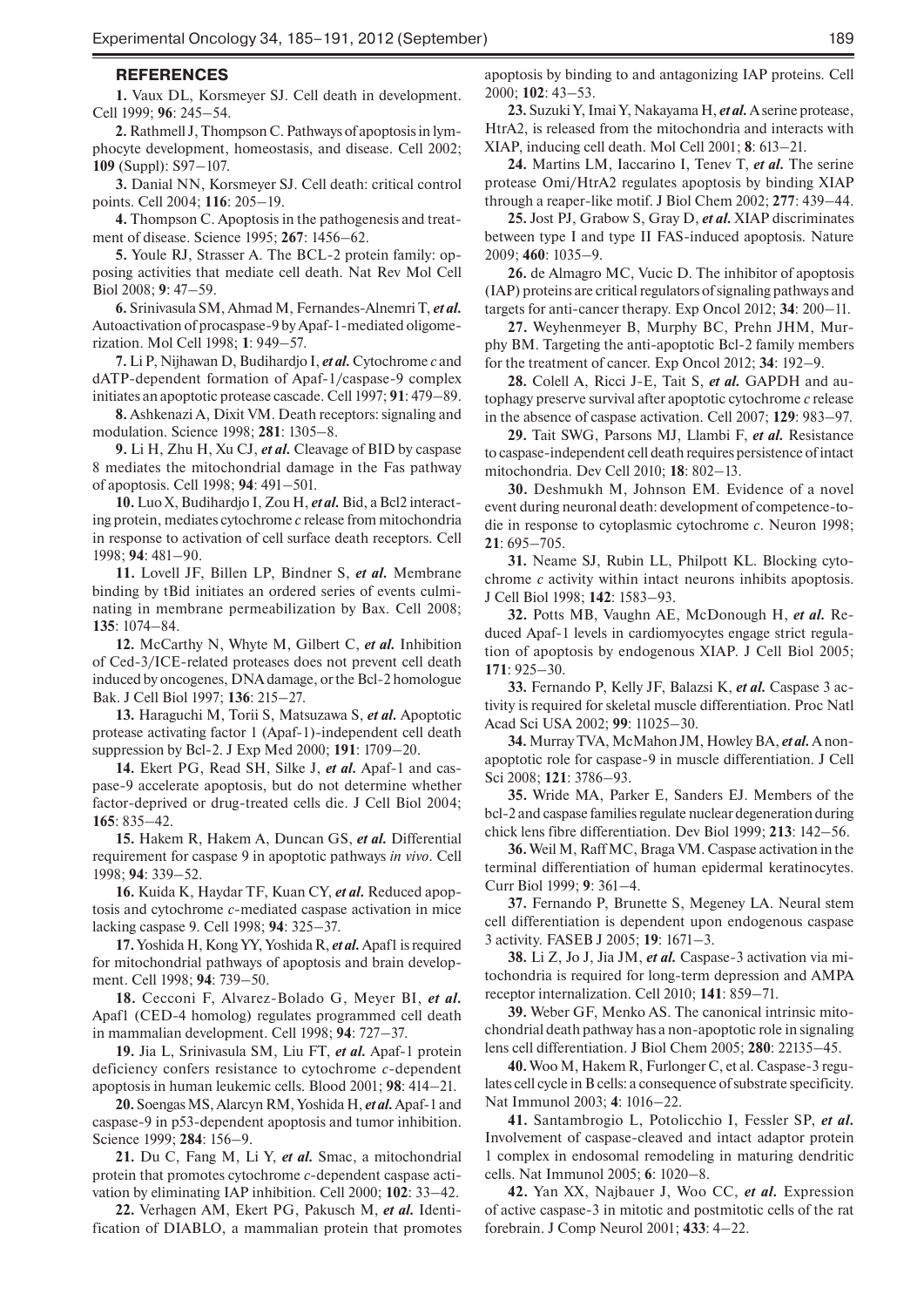**43.** Fong WG, Liston P, Rajcan-Separovic E, *et al.* Expression and genetic analysis of XIAP-associated factor 1 (XAF1) in cancer cell lines. Genomics 2000; **70**: 113–22.

**44.** Ambrosini G, Adida C, Altieri DC. A novel antiapoptosis gene, survivin, expressed in cancer and lymphoma. Nat Medicine 1997; **3**: 917–21.

**45.** Soengas MS, Capodieci P, Polsky D, *et al.* Inactivation of the apoptosis effector Apaf-1 in malignant melanoma. Nature 2001; **409**: 207–11.

**46.** Adrain C, Slee EA, Harte MT, *et al.* Regulation of apoptotic protease activating factor-1 oligomerization and apoptosis by the WD-40 repeat region. J Biol Chem 1999; **274**: 20855–60.

**47.** Hu Y, Benedict MA, Ding L, *et al.* Role of cytochrome *c* and dATP/ATP hydrolysis in Apaf-1-mediated caspase-9 activation and apoptosis. EMBO J 1999; **18**: 3586–95.

**48.** Mei Y, Yong J, Liu H, *et al.* tRNA binds to cytochrome *c* and inhibits caspase activation. Mol Cell 2010; **37**: 668–78.

**49.** Purring-Koch C, McLendon G. Cytochrome *c* binding to Apaf-1: the effects of dATP and ionic strength. Proc Natl Acad Sci USA 2000; **97**: 11928–31.

**50.** Cain K, Langlais C, Sun XM, *et al.* Physiological concentrations of K+ inhibit cytochrome *c*-dependent formation of the apoptosome. J Biol Chem 2001; **276**: 41985–90.

**51.** Chau BN, Cheng EHY, Kerr DA, *et al.* Aven, a novel inhibitor of caspase activation, binds bcl- $x<sub>L</sub>$  and apaf-1. Mol Cell 2000; **6**: 31–40.

**52.** Cho D-H, Hong Y-M, Lee H-J, *et al.* Induced inhibition of ischemic/hypoxic injury by APIP, a novel Apaf-1-interacting protein. J Biol Chem 2004; **279**: 39942–50.

**53.** Jiang X, Kim HE, Shu H, *et al.* Distinctive roles of PHAP proteins and prothymosin- $\alpha$  in a death regulatory pathway. Science 2003; **299**: 223–6.

**54.** Pan Z, Voehringer DW, Meyn RE. Analysis of redox regulation of cytochrome *c*-induced apoptosis in a cell-free system. Cell Death Differ 1999; **6**: 683–8.

**55.** Borutaite V, Brown GC. Mitochondrial regulation of caspase activation by cytochrome oxidase and tetramethylphenylenediamine via cytosolic cytochrome *c* redox state. J Biol Chem 2007; **282**: 31124–30.

**56.** Hampton MB, Zhivotovsky B, Slater AF, *et al.* Importance of the redox state of cytochrome *c* during caspase activation in cytosolic extracts. Biochem J 1998; **329**: 95–9.

**57.** Acehan D, Jiang X, Morgan DG, *et al.* Threedimensional structure of the apoptosome: implications for assembly, procaspase-9 binding, and activation. Mol Cell 2002; **9**: 423–32.

**58.** Kim H-E, Du F, Fang M, *et al.* Formation of apoptosome is initiated by cytochrome *c*-induced dATP hydrolysis and subsequent nucleotide exchange on Apaf-1. Proc Natl Acad Sci USA 2005; **102**: 17545–50.

**59.** Kim H-E, Jiang X, Du F, *et al.* PHAPI, CAS, and Hsp70 promote apoptosome formation by preventing Apaf-1 aggregation and enhancing nucleotide exchange on Apaf-1. Mol Cell 2008; **30**: 239–47.

**60.** Chen TH, Brody JR, Romantsev FE, *et al.* Structure of pp32, an acidic nuclear protein which inhibits oncogeneinduced formation of transformed foci. Mol Biol Cell 1996; **7**: 2045–56.

**61.** Bai J, Brody JR, Kadkol SS, *et al.* Tumor suppression and potentiation by manipulation of pp32 expression. Oncogene 2001; **20**: 2153–60.

**62.** Schafer ZT, Parrish AB, Wright KM, *et al.* Enhanced sensitivity to cytochrome *c*-induced apoptosis mediated by PHAPI in breast cancer cells. Cancer Res 2006; **66**: 2210–8.

**63.** Hoffarth S, Zitzer A, Wiewrodt R, *et al.* pp32/PHAPI determines the apoptosis response of non-small-cell lung cancer. Cell Death Differ 2008; **15**: 161–70.

**64.** Pan W, da Graca LS, Shao Y, *et al.* PHAPI/pp32 suppresses tumorigenesis by stimulating apoptosis. J Biol Chem 2009; **284**: 6946–54.

**65.** Brinkmann U, Brinkmann E, Pastan I. Expression cloning of cDNAs that render cancer cells resistant to Pseudomonas and diphtheria toxin and immunotoxins. Mol Med 1995; **1**: 206–16.

**66.** Brinkmann U, Brinkmann E, Gallo M, *et al.* Cloning and characterization of a cellular apoptosis susceptibility gene, the human homologue to the yeast chromosome segregation gene CSE1. Proc Natl Acad Sci USA 1995; **92**: 10427–31.

**67.** Brinkmann U, Brinkmann E, Gallo M, *et al.* Role of CAS, a human homologue to the yeast chromosome segregation gene CSE1, in toxin and tumor necrosis factor mediated apoptosis. Biochemistry 1996; **35**: 6891–9.

**68.** Tanaka T, Ohkubo S, Tatsuno I, *et al.* hCAS/CSE1L associates with chromatin and regulates expression of select p53 target genes. Cell 2007; **130**: 638–50.

**69.** Ogryzko V, Brinkmann E, Howard B, *et al.* Antisense inhibition of CAS, the human homologue of the yeast chromosome segregation gene CSE1, interferes with mitosis in HeLa cells. Biochemistry 1997; **36**: 9493–500.

**70.** Bera T, Bera J, Brinkmann U, *et al.* Cse1l is essential for early embryonic growth and development. Mol Cell Biol 2001; **21**: 7020–4.

**71.** Böni R, Wellmann A, Man YG, et al. Expression of the proliferation and apoptosis-associated CAS protein in benign and malignant cutaneous melanocytic lesions. Am J Dermatopathol 1999; **21**: 125–8.

**72.** Tanner MM, Grenman S, Koul A, *et al.* Frequent amplification of chromosomal region 20q12-q13 in ovarian cancer. Clin Cancer Res 2000; **6**: 1833–9.

**73.** Wellmann A, Flemming P, Behrens P, *et al.* High expression of the proliferation and apoptosis associated CSE1L/ CAS gene in hepatitis and liver neoplasms: correlation with tumor progression. Int J Mol Med 2001; **7**: 489–94.

**74.** Peirу G, Diebold J, Baretton GB, *et al.* Cellular apoptosis susceptibility gene expression in endometrial carcinoma: correlation with Bcl-2, Bax, and caspase-3 expression and outcome. Int J Gynecol Pathol 2001; **20**: 359–67.

**75.** Hui ABY, Lo KW, Yin XL, *et al.* Detection of multiple gene amplifications in glioblastoma multiforme using arraybased comparative genomic hybridization. Lab Invest 2001; **81**: 717–23.

**76.** Bertucci F, Salas S, Eysteries S, *et al.* Gene expression profiling of colon cancer by DNA microarrays and correlation with histoclinical parameters. Oncogene 2004; **23**: 1377–91.

**77.** Tabach Y, Kogan-Sakin I, Buganim Y, *et al.* Amplification of the 20q chromosomal arm occurs early in tumorigenic transformation and may initiate cancer. PloS One 2011; **6**: e14632.

**78.** Bao Q, Lu W, Rabinowitz JD, *et al.* Calcium blocks formation of apoptosome by preventing nucleotide exchange in Apaf-1. Mol Cell 2007; **25**: 181–92.

**79.** Zech B, Köhl R, von Knethen A, *et al.* Nitric oxide donors inhibit formation of the Apaf-1/caspase-9 apoptosome and activation of caspases. Biochem J 2003; **371**: 1055–64.

**80.** Renatus M, Stennicke HR, Scott FL, *et al.* Dimer formation drives the activation of the cell death protease caspase 9. Proc Natl Acad Sci USA 2001; **98**: 14250–5.

**81.** Boatright KM, Renatus M, Scott FL, *et al.* A unified model for apical caspase activation. Mol Cell 2003; **11**: 529–41.